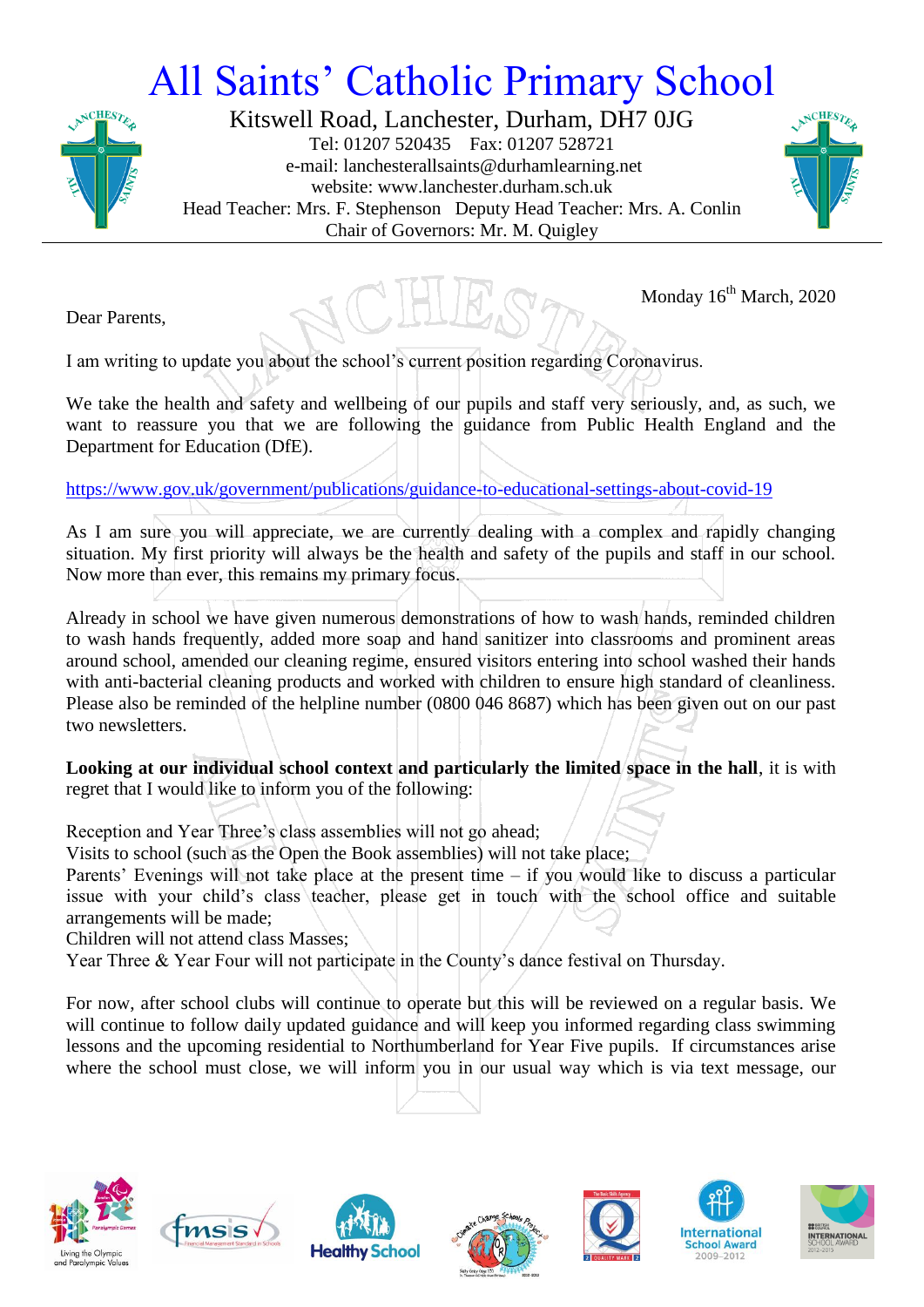## All Saints' Catholic Primary School



Kitswell Road, Lanchester, Durham, DH7 0JG Tel: 01207 520435 Fax: 01207 528721 e-mail: lanchesterallsaints@durhamlearning.net website: www.lanchester.durham.sch.uk Head Teacher: Mrs. F. Stephenson Deputy Head Teacher: Mrs. A. Conlin Chair of Governors: Mr. M. Quigley



school website and Twitter page. We are currently making plans for supporting your child's education should a closure become necessary and will keep you informed on this.

## **Prevent the Spread of Infection**

Make sure you and your children follow these general principles to prevent spreading any respiratory virus:

Wash your hands often with soap and water and scrub for at least twenty seconds (or an alcohol-based sanitiser if soap and water are not available);

Avoid touching your eyes, nose, and mouth with unwashed hands;

Avoid close contact with people who are unwell;

If you feel unwell, stay at home and do not attend work or school;

Cover your cough or sneeze with a tissue, place the tissue in a bin and then wash your hands;

Clean and disinfect frequently touched objects and surfaces in your home.

If you're worried about your symptoms, please call NHS 111; do not go directly to your G.P. or other healthcare environments. The most recent U.K. government advice (12.03.2020) is that anyone with a new continuous cough and a high temperature should self-isolate for seven days. If you or your children have returned from abroad in the last fourteen days, please follow the link below for advice about Category One & Two countries:

[https://www.gov.uk/government/publications/covid-19-specified-countries-and-areas/covid-19](https://www.gov.uk/government/publications/covid-19-specified-countries-and-areas/covid-19-specified-countries-and-areas-with-implications-for-returning-travellers-or-visitors-arriving-in-the-uk) [specified-countries-and-areas-with-implications-for-returning-travellers-or-visitors-arriving-in-the-uk](https://www.gov.uk/government/publications/covid-19-specified-countries-and-areas/covid-19-specified-countries-and-areas-with-implications-for-returning-travellers-or-visitors-arriving-in-the-uk)

As I previously mentioned, we are following the guidance from Public Health England and the DfE but this is being updated regularly in response to the changing situation. We will monitor and follow the national guidance as it is updated and would urge you to do the same.

Whilst I appreciate that there will be a wide range of differing views about how we should be responding and what action should be taken, I hope you appreciate this is a difficult and unprecedented situation. If you or your child has any further concerns or questions, please do not hesitate to contact me. As always, many thanks for your ongoing support.

Kind regards,

Hepherson

Mrs. F. Stephenson